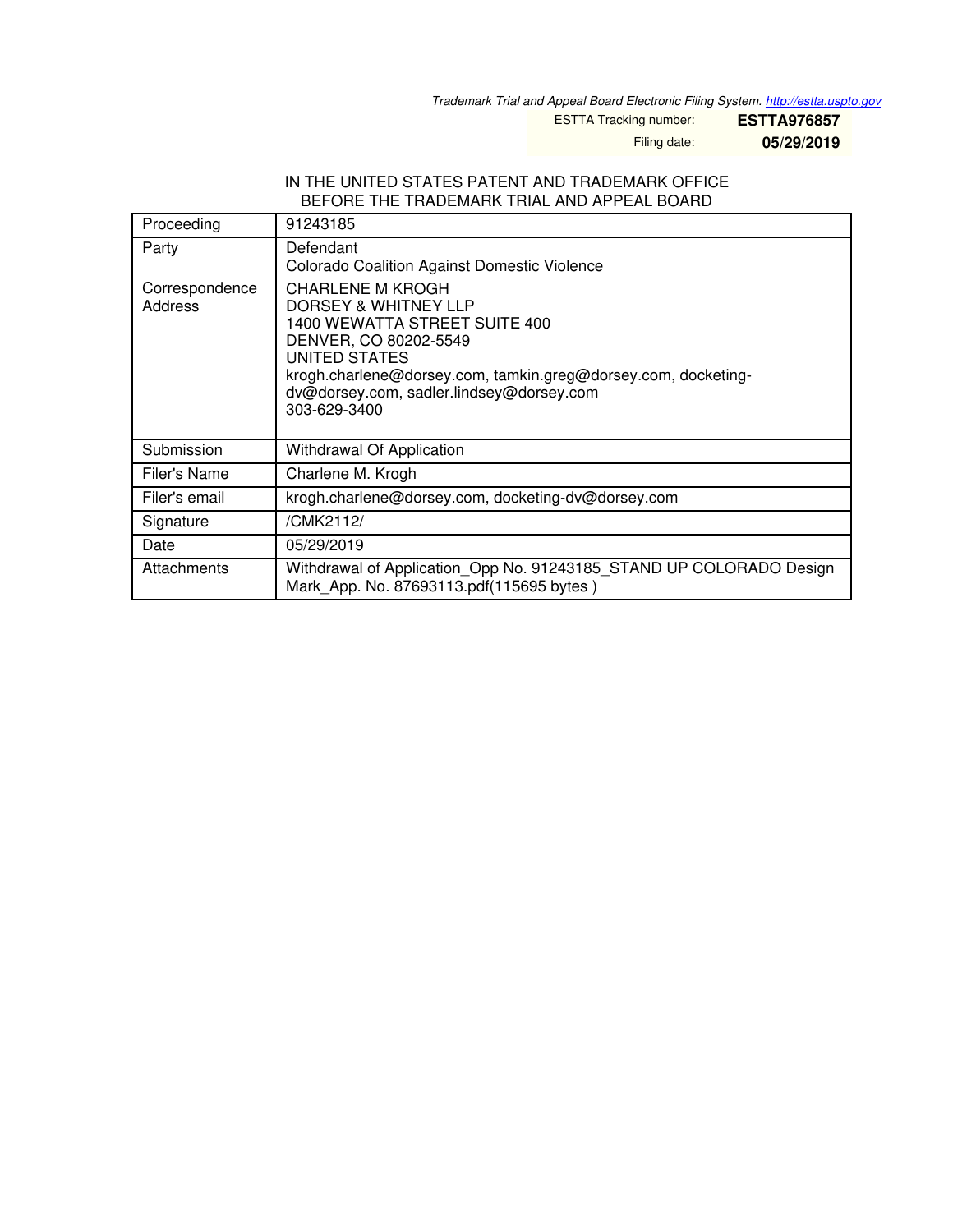## **IN THE UNITED STATES PATENT AND TRADEMARK OFFICE BEFORE THE TRADEMARK TRIAL AND APPEAL BOARD**

 In the matter of U.S. Trademark Application Serial No. 87/693,113 for the STAND UP COLORADO design mark, published on April 24, 2018.

| The Entertainment Industry Foundation               |  |                         |
|-----------------------------------------------------|--|-------------------------|
| Opposer,                                            |  |                         |
| ν.                                                  |  | Opposition No. 91243185 |
| <b>Colorado Coalition Against Domestic Violence</b> |  |                         |
| Applicant.                                          |  |                         |

## **WITHDRAWAL OF APPLICATION**

Pursuant to 37 C.F.R. § 2.135 and TBMP § 602.01, Applicant Colorado Coalition Against

Domestic Violence hereby requests withdrawal of its U.S. Trademark Application Serial No.

87/693,113, with prejudice.

Respectfully submitted,

Dorsey & Whitney LLP

Dated: May 29, 2019 **By** *Charlene M. Krogh*/ Charlene M. Krogh Gregory S. Tamkin Lindsey M. Sadler 1400 Wewatta Street, Suite 400 Denver, CO 80202 Tel: (303) 629-3400 Fax: (303) 629-3450 Krogh.charlene@dorsey.com Tamkin.greg@dorsey.com Sadler.lindsey@dorsey.com

> *Attorney for Applicant Colorado Coalition Against Domestic Violence*